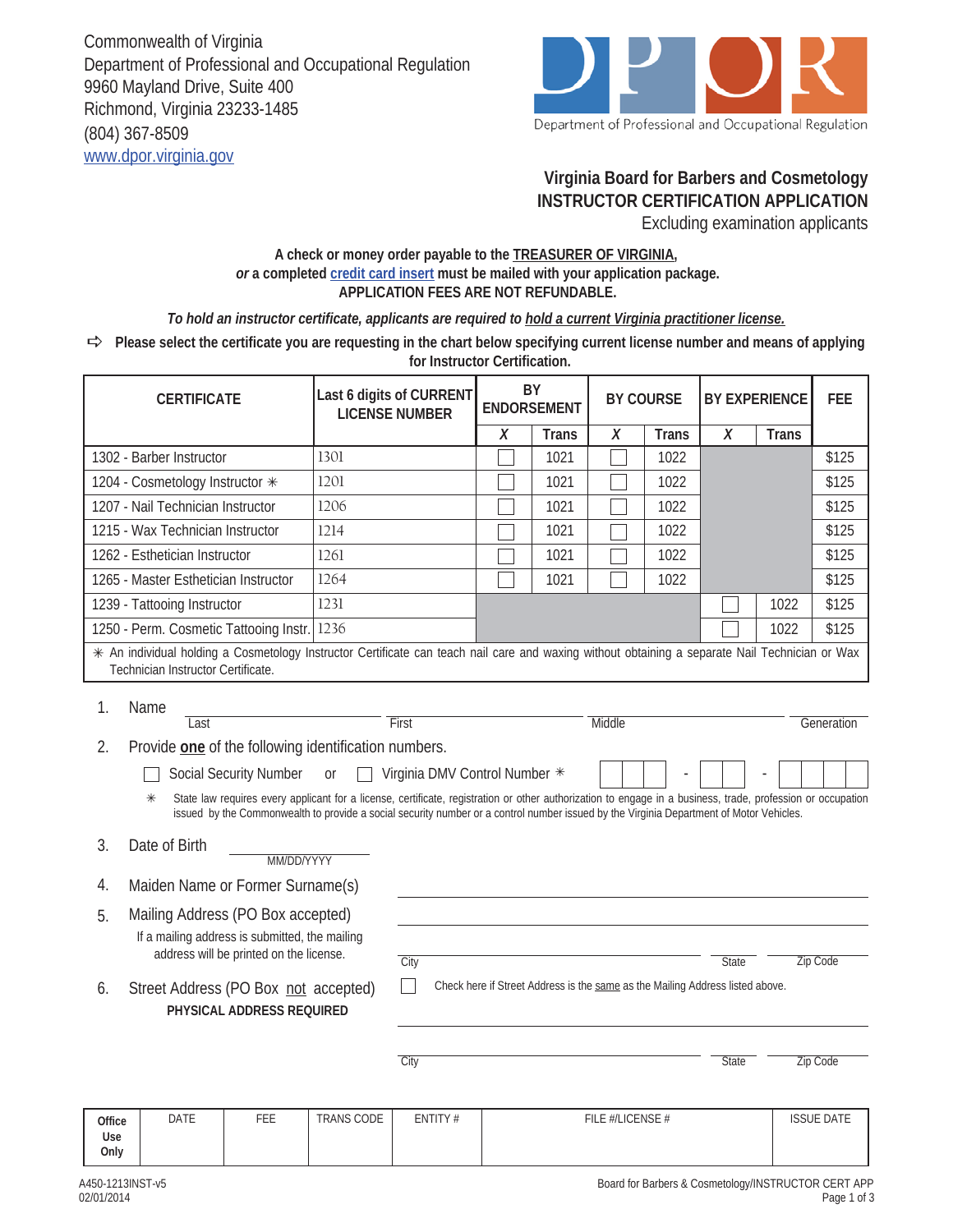| 7.  | <b>Email Address</b>   |                                                                                                                                        |                                                                                                                                                                                                                                                                                                                                                                                                                                                                                                                                                                                                                                                                                                                                                                                                                                                                                                                                                                                                                                                                                  |     |
|-----|------------------------|----------------------------------------------------------------------------------------------------------------------------------------|----------------------------------------------------------------------------------------------------------------------------------------------------------------------------------------------------------------------------------------------------------------------------------------------------------------------------------------------------------------------------------------------------------------------------------------------------------------------------------------------------------------------------------------------------------------------------------------------------------------------------------------------------------------------------------------------------------------------------------------------------------------------------------------------------------------------------------------------------------------------------------------------------------------------------------------------------------------------------------------------------------------------------------------------------------------------------------|-----|
| 8.  | <b>Contact Numbers</b> | <b>Primary Telephone</b>                                                                                                               | Alternate Telephone                                                                                                                                                                                                                                                                                                                                                                                                                                                                                                                                                                                                                                                                                                                                                                                                                                                                                                                                                                                                                                                              |     |
| 9.  | No<br>Yes              | If yes, provide your license number and expiration date below                                                                          | Do you hold a current or expired Virginia Barber, Cosmetology, Nail Technician, Wax Technician, Tattooer, Permanent<br>Cosmetic Tattooer, Master Permanent Cosmetic Tattooer, Esthetician or Master Esthetician License?                                                                                                                                                                                                                                                                                                                                                                                                                                                                                                                                                                                                                                                                                                                                                                                                                                                         | Fax |
|     |                        | VA License Number                                                                                                                      | <b>Expiration Date</b>                                                                                                                                                                                                                                                                                                                                                                                                                                                                                                                                                                                                                                                                                                                                                                                                                                                                                                                                                                                                                                                           |     |
| 10. | No<br>Yes<br>А.<br>В.  | Application by Course:<br>courses have you successfully completed?<br>Application by Endorsement:<br>1.<br>2.                          | Are you applying for Barber, Cosmetology, Nail Technician, or Wax Technician Instructor Certification?<br>If yes, which method are you using to apply for your Instructor Certification? Select one.<br>Which of the following Barber, Cosmetology, Nail Technician, or Wax Technician Instructor<br>A course in teaching techniques at post-secondary level<br>Required Documentation: Transcripts and/or diploma<br>An instructor training course approved by the Virginia Board for Barbers and<br>Cosmetology under the supervision of a certified barber, cosmetology, nail<br>technician or wax technician instructor (respectively)<br>Required Documentation: Transcripts and/or diploma and a written evaluation by the instructor<br>Provide an original Certification of Licensure (dated within the last 60 days) that must be:<br>Prepared by the state board or licensing body in which you are currently licensed to<br>instruct barbering, cosmetology, nail care or waxing; and<br>Mailed in an unopened envelope with the seal or signature of the state board |     |
|     |                        | for Barbers and Cosmetology.                                                                                                           | overlaying the flap on the back of the envelope and addressed to the Virginia Board                                                                                                                                                                                                                                                                                                                                                                                                                                                                                                                                                                                                                                                                                                                                                                                                                                                                                                                                                                                              |     |
| 11. | <b>No</b><br>Yes       | Are you applying for Esthetician or Master Esthetician Instructor Certification?<br>Required Documentation: Transcripts and/or diploma | If yes, attach documentation of completing a course in teaching techniques at a post-secondary level.                                                                                                                                                                                                                                                                                                                                                                                                                                                                                                                                                                                                                                                                                                                                                                                                                                                                                                                                                                            |     |
| 12. | No<br>Yes              | address given on the front page of this application.                                                                                   | Are you applying for Tattooer or Permanent Cosmetic Tattooing Instructor Certification?<br>If yes, please complete the <b>Tattoo Training &amp; Experience Verification Form</b> documenting three years<br>of tattooing work experience within the previous five years and attach to this application.<br>More than one form may be submitted to document three years of work experience.<br>DO NOT SUBMIT Tattoo Training & Experience Verification form to PCS. Attach to this application, and mail directly to DPOR at the                                                                                                                                                                                                                                                                                                                                                                                                                                                                                                                                                  |     |
| 13. | body?<br>No<br>Yes     | with lawful authority to issue such order, decree or case decision.                                                                    | Have you ever been subject to a disciplinary action taken by any (including Virginia) local, state or national regulatory<br>If yes, provide a certified copy of the final order, decree or case decision by a court or regulatory agency                                                                                                                                                                                                                                                                                                                                                                                                                                                                                                                                                                                                                                                                                                                                                                                                                                        |     |